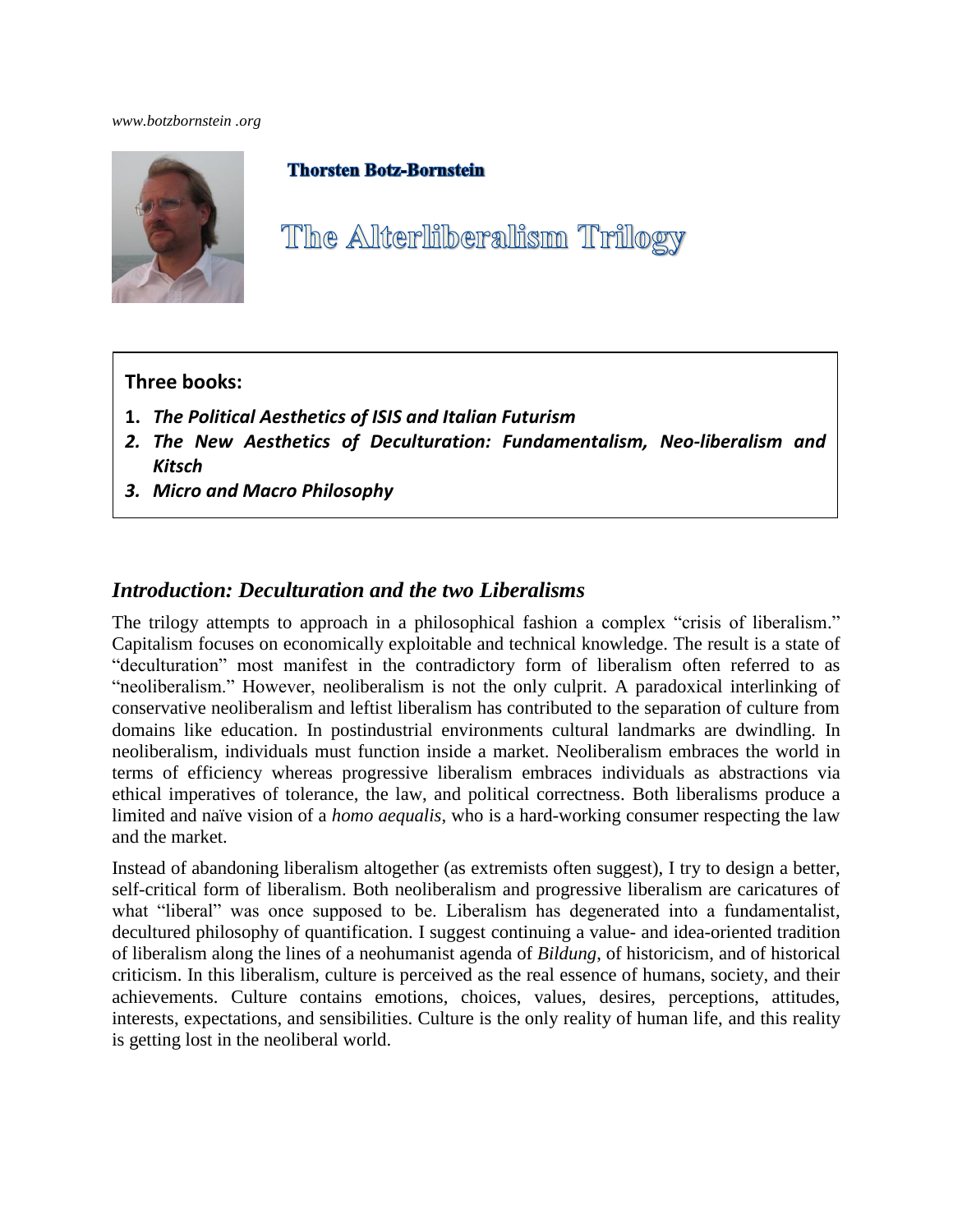### *1. The Political Aesthetics of ISIS and Italian Futurism* **(Lexington 2018)**

The Futurist movement peaked in 1913 because the epoch of liberalism (in Italy often referred to as "Giolittismo") had come to an end. During the liberal era of Giolitti, political culture was believed to be stable, scientific, and based on logic. Fascists and futurists no longer took this logic for granted. Futurism and fascism did not accept this patriarchic "reasonableness" and found liberalism hypocritical.

A hundred years later, in June 2014, ISIS proclaims its Caliphate in the Middle East. One of the reasons why ISIS could be so successful was that liberal powers had shown signs of weakness and instability. Western culture, which was believed to be stable, scientific, and based on logic, turned out to be weak. Futurism, ISIS, but also the most recent populist political movements consolidating themselves in Western countries, express a Zeitgeist announcing the end of a certain liberal culture.

The crisis of liberalism manifests itself most clearly in Cyberpunk. Cyberpunk symbolizes the exhaustion of the industrial economy and the exhaustion of the avant-garde. This crisis is more radical than the crisis experienced by liberalism in the 1900s and to which Futurism and fascism reacted. Cyberpunk developed in the form of a nihilist culture in a postindustrial world. Cyberpunk represents a decadent form of liberalism. The crisis that both ISIS and Futurism try to overcome is the crisis of "liberal modernity."

## *2. The New Aesthetics of Deculturation: Fundamentalism, Neo-liberalism and Kitsch* **(Bloomsbury 2018)**

This book examines both neoliberalism's and progressive liberalism's preferences of kitsch, relativism, and an obscure concept of freedom. Political correctness becomes symptomatic for the confused state of the battlefield of liberalism. Aesthetically, a "new bad taste democracy" sporting an "anything goes ethos" and the "affectation of indifference" (Holliday and Potts) has become the trademark of liberalism.

The "really existing liberalism," as Jean-Claude Michéa has called it, is very different from what the inventors of neoliberalism intended. Christopher Lasch holds that liberalism "has carried the logic of individualism to the extreme of a war of all against all [and] the pursuit of happiness to the dead end of a narcissistic preoccupation with the self." Still Winston Churchill and Ronald Reagan understood liberalism as a majoritarian democracy guaranteeing free speech, free association, and free media. Today liberalism stands for the weakening of traditions, the overproduction of legislation, the cult of mediocrity, and the idea that minority rights should penetrate every aspect of life.

How could liberalism end up there? Originally, "to be liberal" denotes an idea of modern freedom. Liberal positions build upon Enlightenment values and put forward the right to difference, freedom of religion and speech, democracy, international cooperation, and societal permissiveness. The mechanical and rigid use of liberal convictions in terms of ideologies, assumptions about the universality of values, standardizations, and the requirement of transparency of even the most insignificant opinions has led liberalism astray.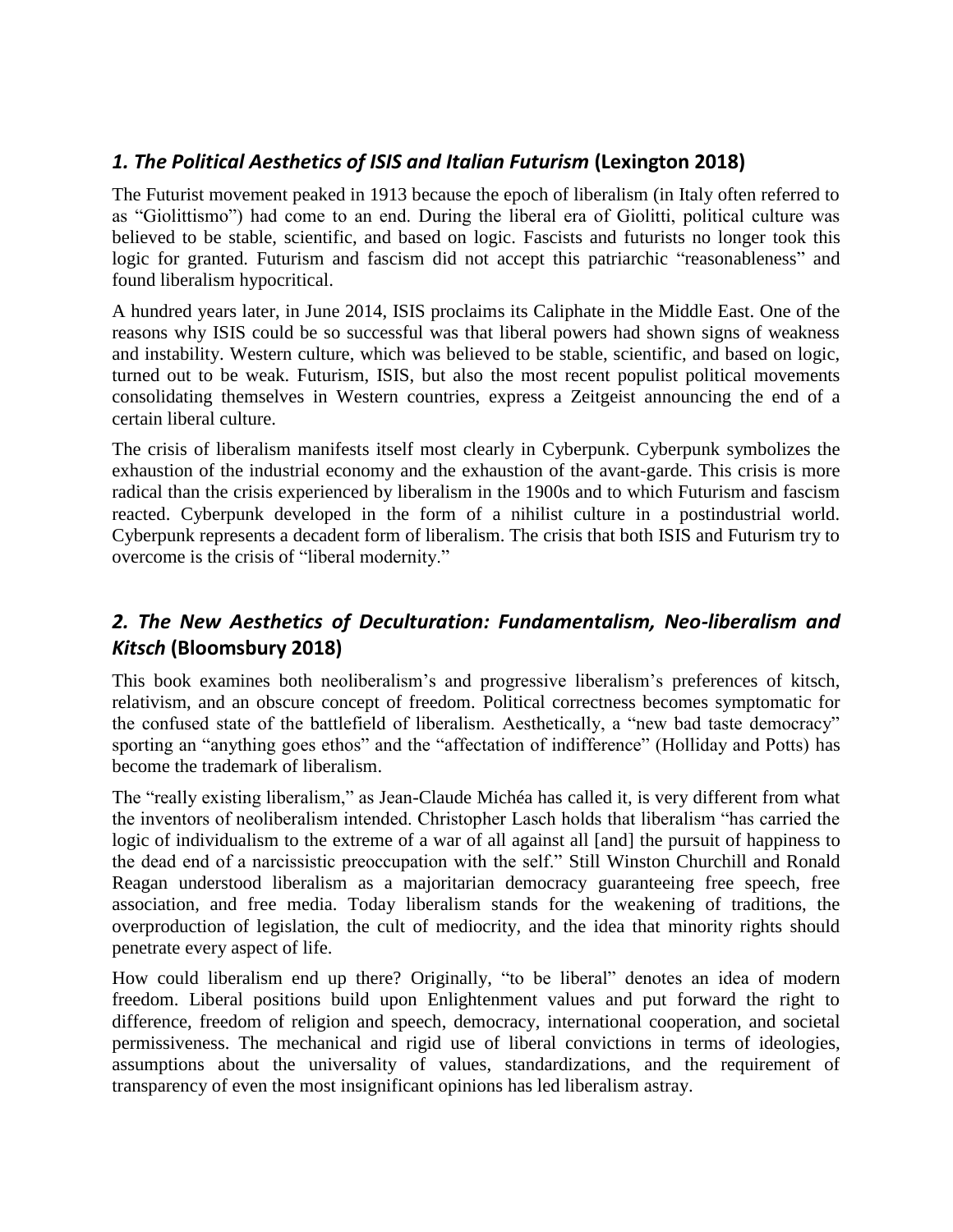In a chapter on Jakob Burckhardt, Julius Evola, and Friedrich Meinecke, I show the historical dimensions of the crisis of liberalism. Those thinkers were dissatisfied with a certain form of liberalism. Burckhardt and Meinecke criticize the Prussian degenerated form of liberalism, which concentrates on the functionally-reasonable and imposed itself upon German culture. The irrational counter-reaction of the Nazis to superficial, rational-liberal culture is not desirable.

Liberal tolerance became dogmatic as liberalism required its own conformity standards. What is needed is a better, self-critical image of liberalism that avoids circular reasoning and narcissistic self-confirmation. Contemporary liberalism has become kitsch as it is only about tolerance and helping the weak. It is mined by relativism, institutionalized skepticism, and axiological neutrality. It is philosophically bankrupt, only backed up by the firm belief in the economy and in growth. Current liberalism believes that the denial of all cultural and social obligations except that of tolerance signifies the supreme achievement of Enlightenment values.

It is possible to design a positive form of liberalism containing a reasonable dose of tolerance without emptying itself into relativism. A liberalism not based on a concept of excellence issuing abstract beliefs resembling absolute truths of economic fundamentalists but a liberalism defining freedom in a philosophically sound and sophisticated fashion. An enlightened liberalism that has kept its cultural roots. A liberalism making the best of the postmodern condition by defending an undogmatic mindset, free of compulsion, and open to self-criticism.

# *3. Micro and Macro Philosophy* **(forthcoming)**

Philosophy needs to be redefined at the age of neoliberalism and globalization. The deculturation of philosophy evolves in parallel with the deculturation of religion in fundamentalism. How much cultural influence is allowed in philosophy in a globalized world where even religion and education manage to define themselves as more and more deterritorialized social activities, independent from local cultural constraints? The relationship between philosophy and culture or, more generally, between thinking and culture, should be seen through a micro/macro pattern.

Anti-globalization movements attempt to deconstruct universalisms by fighting for political decentralization and against economic liberalization. Disillusioned by the collapse of the Soviet bloc in the late 1980s, modernists of the second phase (postmodernists) deconstructed values because they saw them as paternalistic and imperialistic. All this is merely "micro." How can the macro be defined in a non-totalitarian fashion?

In liberal, democratic thought (as analyzed Paolo Virno), the idea of "the many" or of "multitude" provokes uneasiness. Liberal thought is impregnated by the idea of centralized states and a modern concept of sovereignty and thus tends towards the macro. The replacement of macro-micro with "public-private" (or the "collective-individual" in more leftist branches of liberal democracies) *seems* to retrieve an organic dimension of society. In reality, it privatizes the micro and excludes it from the "public" macro sphere. The micro is seen as archaic and needs to be silenced.

Most philosophy is either universalist (macro) or particularist (micro). Micro philosophies flourished after World War II on the European continent. Propelled by a general criticism of scientism, universalism, and eurocentrism, the largest part of postwar poststructuralist or postcolonial philosophy underwent a shift away from universal and "totalitarian" structures and pleaded for micro approaches. Postwar philosophy decided to deconstruct wholes in the name of